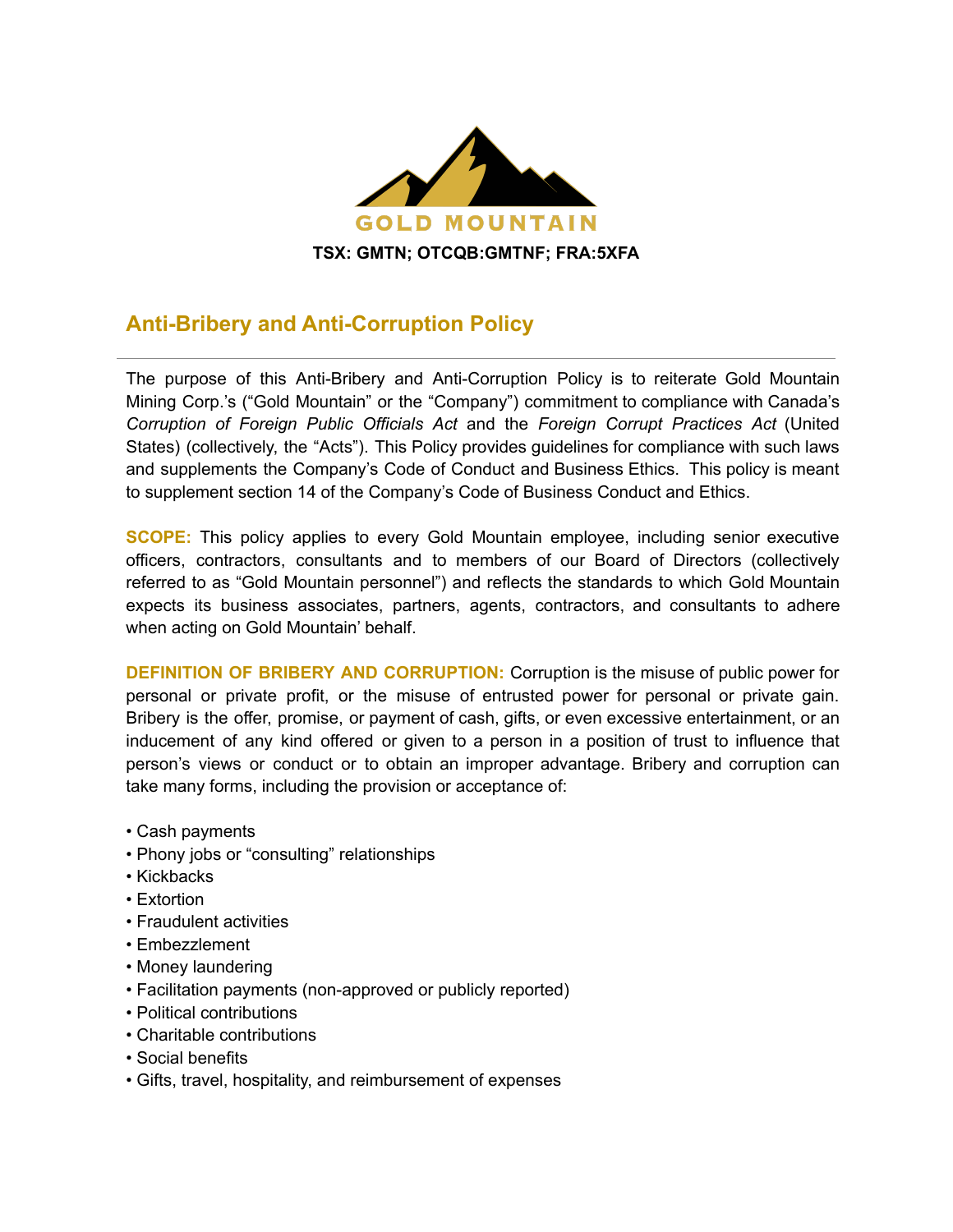No Gold Mountain personnel shall make or promise to make, directly or indirectly, any payment of money or provide anything of value to any official of a government or a political party, or a candidate for political office, which is for the purpose of inducing or influencing such person to act in any way to assist Gold Mountain in obtaining, facilitating, or retaining business, or securing any improper business advantage.

**POLICY STATEMENT:** Gold Mountain personnel and agents are strictly prohibited from offering, paying, promising, or authorizing any payment or other thing of value to any person directly, or indirectly through or to a third party for the purpose of (i.e., in exchange for):

- causing the person to act or fail to act in violation of a legal duty
- causing the person to abuse or misuse their position; or

• securing an improper advantage, contract or concession for Gold Mountain or any other party.

To promote compliance with applicable anti-bribery and anti-corruption laws, no Gold Mountain personnel shall undertake any improper payment activity in respect of a foreign official, a domestic official, or a person doing business in the private sector. Specific attention should be placed on the following transactions:

- Sponsoring travel of government or government officials
- Direct and in-kind support for government or government officials
- Security support for public law enforcement
- Retaining third parties, including those who may interact with the government on Gold Mountain' behalf
- Contracting with state-owned entities
- Meals, gifts, and entertainment for government officials
- Donations and charitable contributions for government officials

If any Gold Mountain personnel are contemplating entering into one of the named transactions above (or other similar transactions), they are expected to review the nature of the transaction in light of the prohibitions and pre-clear it with the Chief Executive Officer or the Chief Operating Officer. The Company shall keep and maintain accurate books and records. All payments made to or by Gold Mountain personnel must be fairly, accurately and properly recorded, and include a reference to the transaction to which they relate.

**DISCIPLINE:** Any Gold Mountain personnel who violates the terms of this policy will be subject to disciplinary action. Any employee who has direct knowledge of potential violations of this policy but fails to report such potential violations to Company management will be subject to disciplinary action. Any Gold Mountain personnel who misleads or hinders investigators inquiring into potential violations of this policy will be subject to disciplinary action. In all cases, disciplinary action may include termination of employment. Any third-party agent who violates the terms of this policy, who knows of and fails to report to Gold Mountain